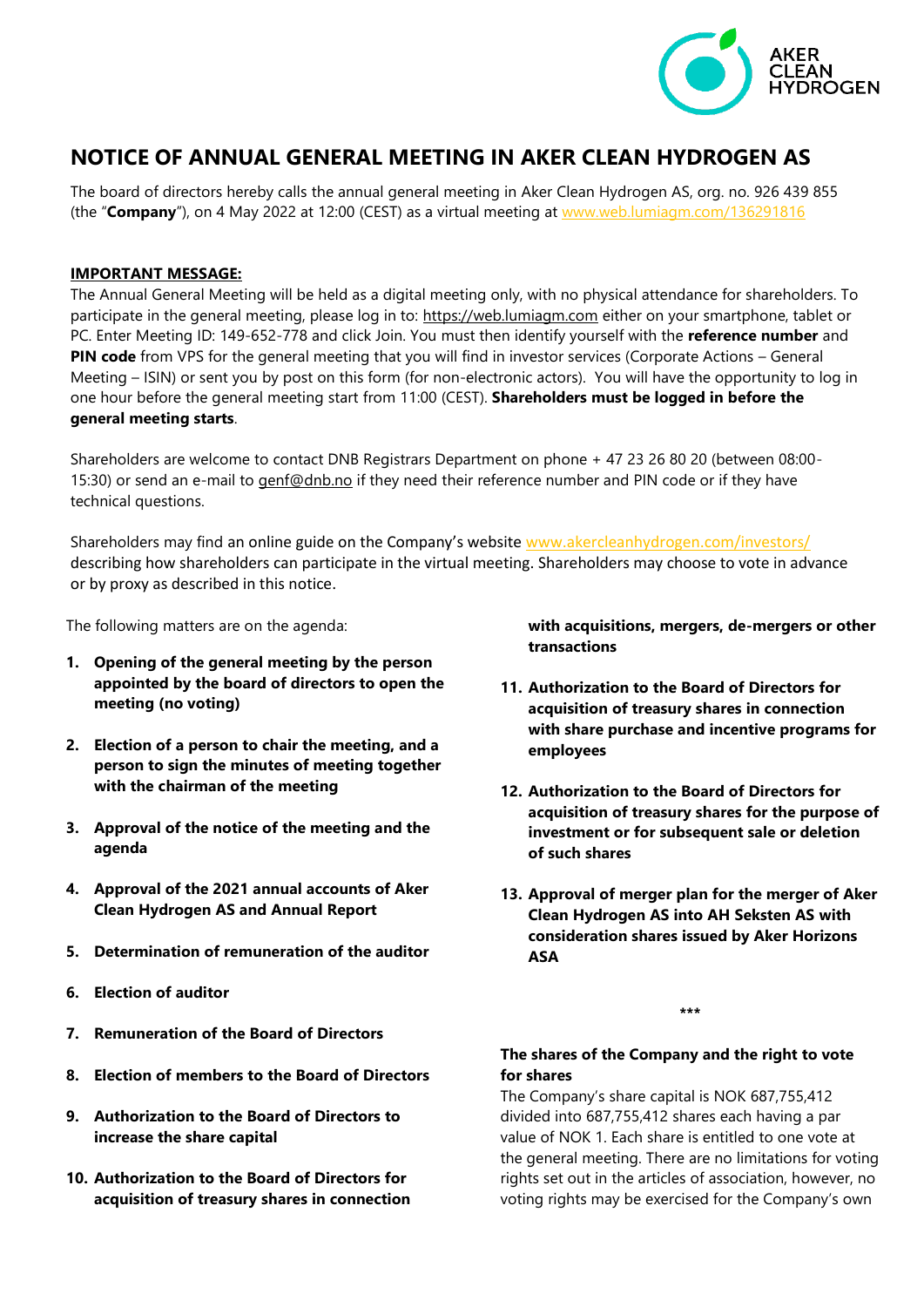

Each shareholder has the right to vote for the number of shares owned by the shareholder and registered on an account in the Norwegian Central Securities Depository (VPS) belonging to the shareholder at the time of the general meeting. If a shareholder has acquired shares and the share acquisition has not been registered with the Norwegian Central Securities Depository at the time of the general meeting, voting rights for the acquired shares may only be exercised if the acquisition is reported to the Norwegian Central Securities Depository and proven at the general meeting. In case of ownership transfer, the parties may agree that the seller can exercise the shareholder rights until the rights have been assumed by the acquirer.

Voting rights on shares registered in VPS accounts belonging to custodians, cf. the Norwegian Private Limited Liability Companies Act section 4-10, may from the Company's point of view, not be exercised, neither by the beneficial owner nor the custodian. However, the beneficial owner of the shares may exercise voting rights if he proves that he has taken the necessary actions to terminate the custodianship of the shares and that the shares will be transferred to an ordinary VPS account in the name of the owner. If the owner can prove that he has initiated such measures and that he has a real shareholder interest in the Company, he may, in the opinion of the Company, vote for the shares even if they are not yet registered in an ordinary VPS account.

#### **The shareholders' rights**

A shareholder cannot demand that new items are added to the agenda when the deadline for such request has expired, cf. section 5-11 second sentence of the Norwegian Private Limited Liability Companies Act.

A shareholder has the right to make proposals for a resolution regarding the items which will be considered by the general meeting.

A shareholder has the right to require board members and the general manager to provide necessary information to the general meeting that may affect the approval of the annual accounts and the annual report and the consideration of matters submitted to shareholders for decision. The same applies to

information regarding the Company's financial condition including information on other companies in which the Company participates and other matters to be addressed at the general meeting, unless the information required cannot be disclosed without causing disproportionate harm to the Company.

If additional information is necessary, and an answer cannot be given at the general meeting, a written answer shall be prepared within two weeks from the date of the general meeting. Such answer shall be available to the shareholders at the Company's premises and be sent to shareholders requesting the information. If the answer is considered material for evaluation of the circumstances mentioned in the previous paragraph, the answer should be sent to all shareholders with known address.

#### **Participation**

The annual general meeting will be held as a digital meeting via Lumi AGM on https://www.web.lumiagm.com/149652778. Click on the link or copy the URL of your browser to attend at the general meeting. Aker Clean Hydrogen AS meeting ID will be: 149-652-778.

By participating online via Lumi AGM shareholders can vote on each agenda item, submit written questions from smartphones, tablets or stationary devices as well as follow live webcast in Norwegian. No preregistration is required for shareholders who want to participate, **but shareholders must be logged on before the general meeting starts**. Note that it will not be possible to log on to the meeting after it has started. We therefore encourage shareholders to log in well in advance of the general meeting. The general meeting is open for login one hour before start-up.

Secure identification of shareholders will be done using the PIN code and reference number listed on the attached form or on the shareholder's account in VPS Investor Services.

More information and guideline regarding digital participation via Lumi AGM is available on [www.akercleanhydrogen.com/investors/.](http://www.akercleanhydrogen.com/investors/)

#### **Proxy with or without voting instructions**

Instead of participating online, shareholders may prior to the annual general meeting vote in advance by proxy. Proxy with or without voting instructions can, if desirable, be given the Chair of the board of directors,